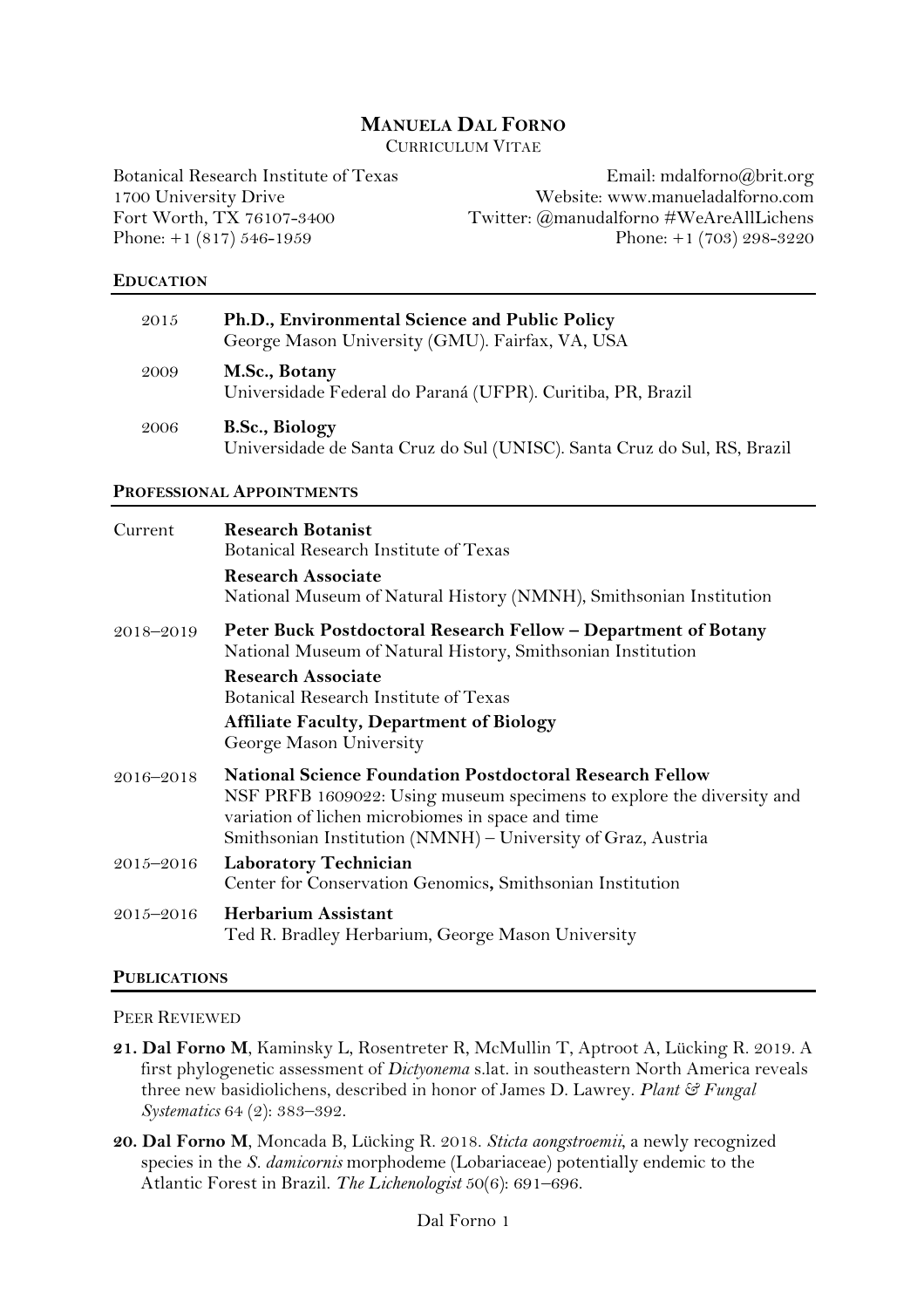- **19.** Graves G & **Dal Forno M***.* 2018. Persistence of Transported Lichen at a Hummingbird Nest Site. *Northeastern Naturalist* 25(4): 656–661.
- **18. Dal Forno M**, Bungartz F, Lücking R, Yánez-Ayabaca A, Lawrey JD. 2017. High levels of endemism in Galapagos basidiolichens. *Fungal Diversity* 85: 45–73.
- **17.** Lücking R, **Dal Forno M**, Moncada B, et al. (50 more authors). 2016. Turbo-taxonomy to assemble a megadiverse lichen genus: seventy new species of *Cora* (Basidiomycota: Agaricales: Hygrophoraceae), honouring David Leslie Hawksworth's seventieth birthday. *Fungal Diversity* 84: 139–207.
- **16. Dal Forno M**, Lücking R, Bungartz F, Yánez-Ayabaca A, Marcelli MP, Spielmann AA, Coca LF, Chaves JL, Aptroot A, Sikaroodi M, Gillevet PM, Sipman HJM, Lawrey JD. 2016. From one to six: unrecognized species diversity in the genus *Acantholichen* P. M. Jørg. (lichenized Basidiomycota: Hygrophoraceae). *Mycologia* 108(1): 38–55.
- **15.** Ariyawansa HA, Hyde KD, Jayasiri SC, et al. (124 more authors including **Dal Forno M**). 2015. Fungal diversity notes 111–252—taxonomic and phylogenetic contributions to fungal taxa. *Fungal Diversity* 75: 27–274.
- **14.** Lawrey JD, Etayo J, **Dal Forno M**, Driscoll KE, Diederich P. 2015. Molecular data support establishment of a new genus for the lichenicolous species *Neobarya usneae* (Hypocreales). *The Bryologist* 118 (1): 83–92.
- **13.** Schmull M, **Dal Forno M**, Lücking R, Cao S, Clardy J, Lawrey JD 2014. *Dictyonema huaorani* (Agaricales: Hygrophoraceae), a new lichenized basidiomycete from Amazonian Ecuador with presumed hallucinogenic properties. *The Bryologist* 117 (4): 386–394.
- **12.** Lücking R, **Dal Forno M**, Sikaroodi M, Gillevet PM, Bungartz F, Moncada B, Yánez-Ayabaca A, Coca LF, Chaves JD, Lawrey JD 2014. A single macrolichen constitutes hundreds of unrecognized species. *Proceedings of the National Academy of Sciences of the United States of America* 111 (30): 11091–11096. (major media coverage: National Geographic, Science News, Charles Darwin Foundation, Field Museum, Smithsonian, The Scientist, Pysics.Org, etc., available at: mbac.gmu.edu/mbac\_wp/lichen-project/)
- **11.** Lücking R, Lawrey JD, Gillevet PM, Sikaroodi M, **Dal Forno M**, Berger SA. 2014. Multiple ITS haplotypes in the genome of the lichenized basidiomycete *Cora inversa* (Hygrophoraceae): Fact or artifact? *Journal of Molecular Evolution* 78: 148–162.
- **10.** Lücking R, **Dal Forno M**, Wilk K, Lawrey JD. 2013. Three new species of *Dictyonema*  (lichenized Basidiomycota: Hygrophoraceae) from Bolivia. *Acta Nova* 6 (1-2): 4–16. ISSN: 1683-0768.
- **09.** Lücking R, **Dal Forno M**, Lawrey JD, Bungartz, F, Holgado Rojas ME, Hernández JE, Marcelli MP, Moncada B, Morales EA, Nelsen MP, Paz E, Salcedo L, Spielmann AA, Wilk K, Will-Wolf S, Yánez-Ayabaca A. 2013. Ten new species of lichenized Basidiomycota in the genera *Dictyonema* and *Cora* (Agaricales: Hygrophoraceae), with a key to all accepted genera and species in the *Dictyonema* clade. *Phytotaxa* 139: 1–38.
- **08. Dal Forno M**, Lawrey JD, Sikaroodi M, Bhattarai S, Gillevet PM, Sulzbacher M, Lücking R. 2013. Starting from scratch: evolution and diversification of the lichen thallus in the basidiolichen *Dictyonema* (Agaricales: Hygrophoraceae). *Fungal Biology* 117 (9): 584–598.
- **07.** Gostel MR, **Dal Forno M**, Weeks A. 2013. A navigation guide to cyberinfrastructure tools for botanical and lichenological systematics research. *Plant Science Bulletin* 59 (3): 111–130. Website: http://www.botany.org/students\_corner/systematics\_resources.php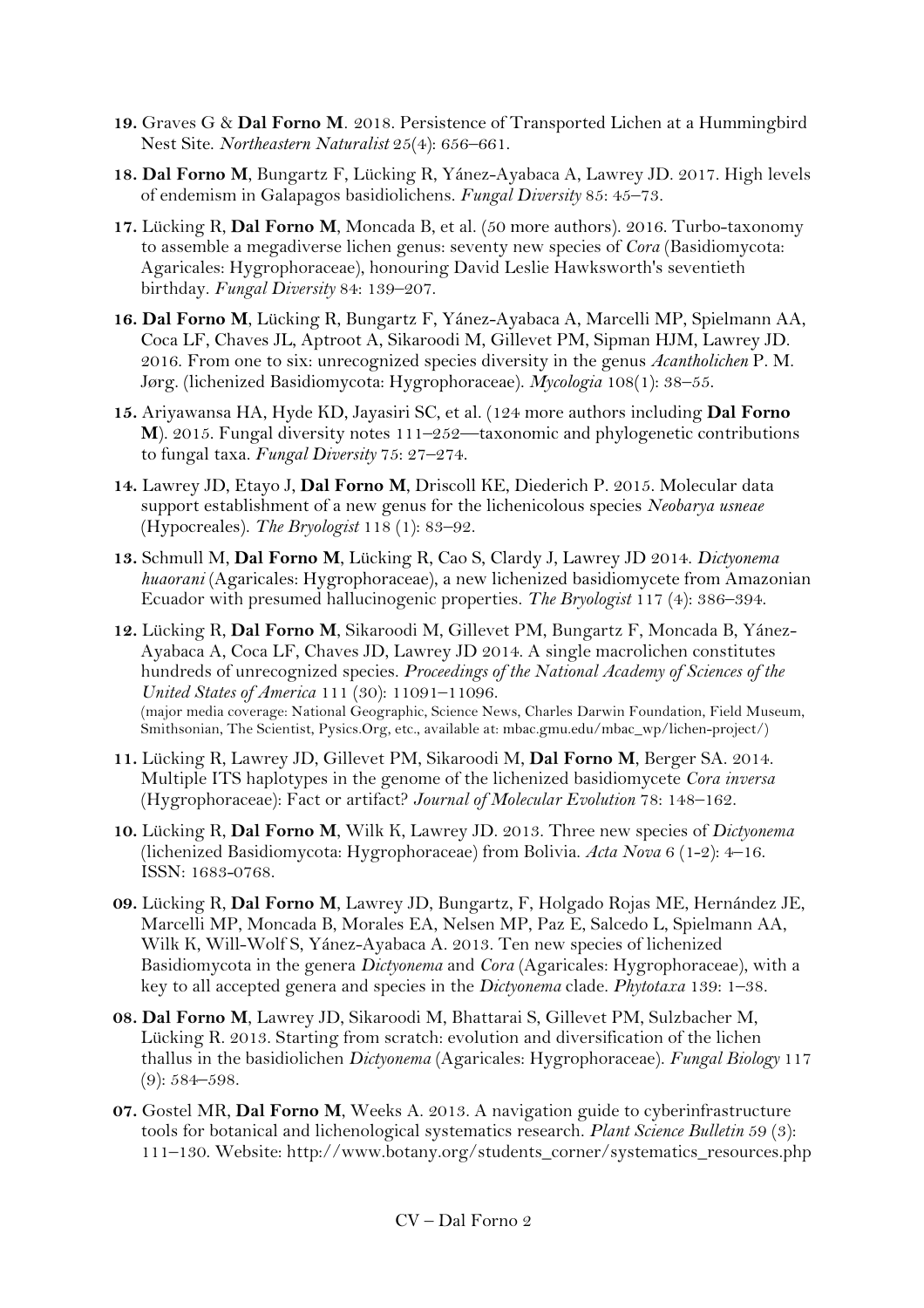- **06.** Yánez A, **Dal Forno M**, Bungartz F, Lücking R, Lawrey JD. 2012. A first assessment of Galapagos basidiolichens. *Fungal Diversity* 52(1): 225–244.
- **05.** Lumbsch HT, Ahti T, Altermann S, et al. (102 more authors including **Dal Forno M**). 2011. One hundred new species of lichenized fungi: a signature of undiscovered global diversity. *Phytotaxa* 18: 1–127.
- **04. Dal Forno M**, Eliasaro S. 2010. Two new species of *Graphidaceae* (lichenized *Ascomycota*) from Brazil. *Mycotaxon* 112: 15–20.
- **03. Dal Forno M**, Eliasaro S. 2010. Four New Species of *Graphis* (*Ostropales: Graphidaceae*) from Brazil. *The Lichenologist* 42(1): 77–81.
- **02.** Torres-Boeger MR, Soffiatti P, Gomes-Souto MA, Budchen M, Bagatini KP, **Dal Forno M**. 2010. Functional morphology of two *Lepismium* species (Rhipsalideae, Cactaceae). *Revista Mexicana de Biodiversidad* 81: 383–400.
- **01. Dal Forno M** & Eliasaro, S. 2009. Two new species of *Acanthothecis* (lichenized *Ascomycota*) from Brazil. *Mycotaxon* 109: 43–47.

### MANUSCRIPTS IN PREPARATION

- **Dal Forno M**, Lawrey JD, Sikaroodi M, Gillevet PM, Schuettpelz E, Lücking R. Extensive photobiont sharing in a rapidly-radiating cyanolichen clade. To be submitted to *Molecular Ecology* (available upon request).
- **Dal Forno M**, Gillevet PM, Sikaroodi M, Lawrey JD, Lücking R, Schuettpelz E, Grube M. First insights into the microbiome of basidiolichens from the *Dictyonema* clade (Hygrophoraceae, Agaricales). In preparation for submission to *The ISME Journal.*

#### NON-REFEREED ARTICLES

- **06.** Campbell K, **Dal Forno M**, Mercado-DiazJ. 2018. The Christmas Lichen (*Herpothallon rubrocinctum*). Glimpses of Jamaica's Natural History. *Jamaica Journal* 37, Nos. 1–2: back cover.
- **05. Dal Forno M** & Jacob J. 2018. Lichens of the Arlington Cemetery Amphitheater. Report submitted to the National Park Services.
- **04. Dal Forno M**. 2016. We Are All Lichens. The Plant Press 19 (4): 1, 13–14. Available at: http://nmnh.typepad.com/files/vol19no4.pdf
- **03.** Aptroot A, Mercado-Díaz JA, Bárcenas-Peña A, Cáceres MES, Coca LF, **Dal Forno M**, Feuerstein SC, Herrera-Campos MA, Joshi S, Kirika PM, Kraichak E, Lumbsch HT, Miranda-González R, Moncada B, Nelsen MP, Pérez REP, Scharnagl K, Medina ES, Yánez-Ayabaca A, Lücking R. 2014. Rapid assessment of the diversity of "vehiculicolous" lichens on a thirty year old Ford Bronco truck in central Puerto Rico. *FUNGI Magazine* 7 (2-3): 22–27. Available at: http://www.fungimag.com/summer-2014-articles/LR1%20V7I2%2022-27%20Vehiculicolous.pdf
- **02.** Lücking R, **Dal Forno M**, Moncada B, Chaves JL, Lawrey JD. 2014. The Enchanted Jungle. FUNGI Magazine 7 (2-3): 28-31. Available at: http://www.fungimag.com/summer-2014-articles/LR1%20V7I2%2028- 31%20Jungle.pdf
- **01.** Moncada B, Lawrey JD, Chaves JL, **Dal Forno M**, Lücking R. 2012. Lichens of the Costa Rican Premontane Wet Forest. Available at: https://fieldguides.fieldmuseum.org/guides/guide/396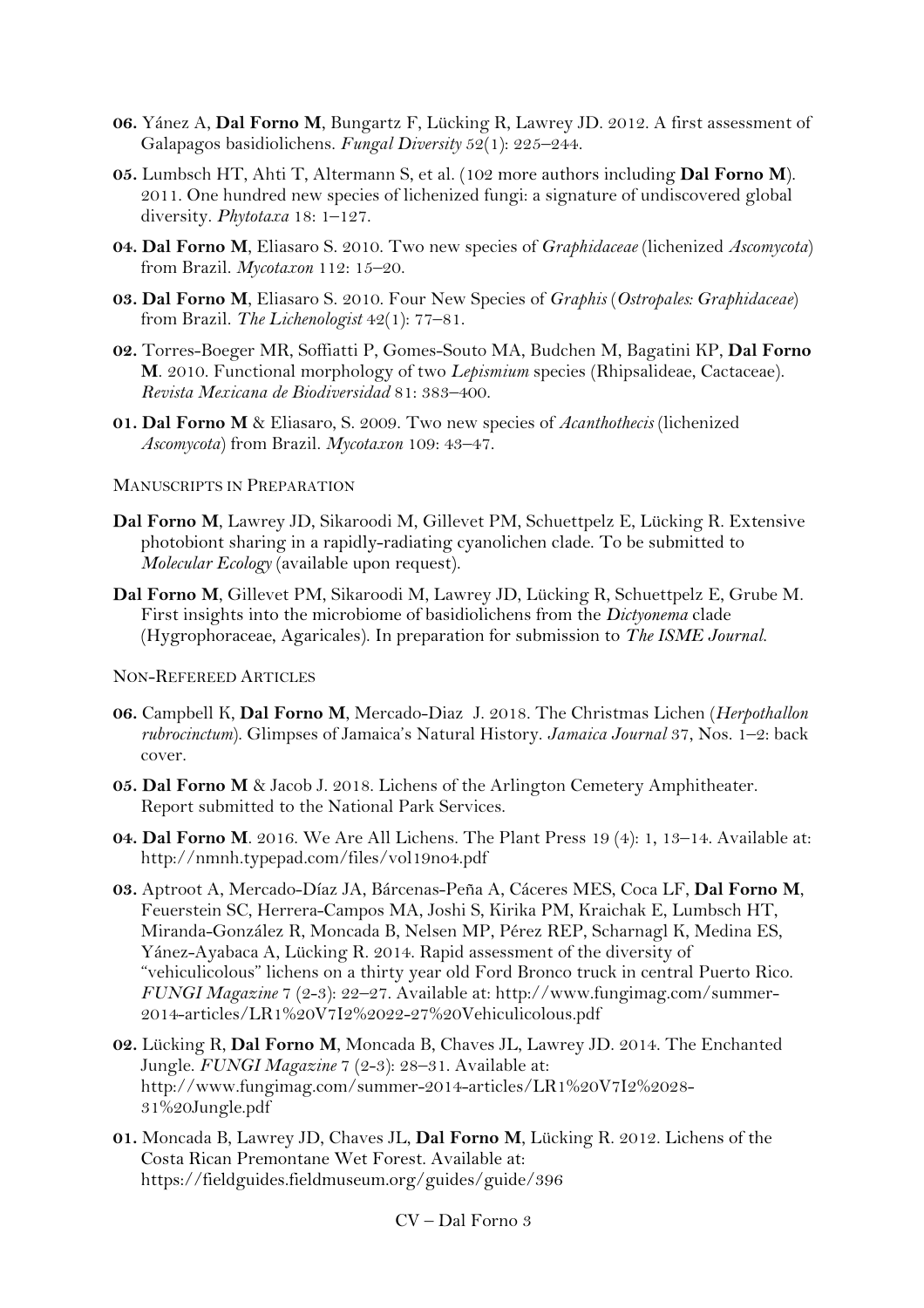NON-REFEREED ARTICLES IN PREPARATION

**Dal Forno M** & Jacob J. 2019. Lichens of the Thomas Jefferson Memorial. Report being prepared for the National Park Services (data collection ready).

| 2018 | Smithsonian Institution Peter Buck Fellowship. \$112,800                                                                              |
|------|---------------------------------------------------------------------------------------------------------------------------------------|
| 2018 | Smithsonian Institution Barcoding Network. \$15,000                                                                                   |
| 2017 | Natural History Society of Styria. €150                                                                                               |
| 2016 | Global Genome Initiative 2016 Exploratory Awards Program. \$6,491                                                                     |
| 2016 | NSF Postdoctoral Research Fellowship in Biology for FY 2016, Research<br>Using Biological Collections. \$138,000                      |
| 2015 | AJ Sharp Award (best student presentation). American Bryological and<br>Lichenological Society. \$500                                 |
| 2015 | American Bryological and Lichenological Society; travel award. \$600                                                                  |
| 2015 | George Mason University Graduate Student Association; travel award. \$250                                                             |
| 2014 | American Bryological and Lichenological Society; travel award. \$900                                                                  |
| 2013 | American Bryological and Lichenological Society; travel award. \$600                                                                  |
| 2007 | Coordenação de Aperfeiçoamento de Pessoal de Nível Superior (CAPES)<br>Masters fellowship. R\$28,800                                  |
| 2006 | Highest Score in the Class of 2006 in biology award. Universidade de Santa<br>Cruz do Sul, Brazil                                     |
| 2005 | Best Undergraduate presentation in the category of scientific research in<br>biology award. Universidade de Santa Cruz do Sul, Brazil |
| 2003 | Undergraduate Research Fellowship. Fundação de Amparo à Pesquisa do<br>Estado do Rio Grande do Sul (FAPERGS). R\$3,000                |

### **GRANTS, AWARDS AND FELLOWSHIPS**

**INVITED RESEARCH TALKS**

- **20.** *Upcoming May 15 2020:* **Dal Forno M**. Smithsonian's Botanical Symposium. Plant Symbioses. Smithsonian National Museum of Natural History, Washington, DC.
- **19. Dal Forno M**. 2019. Utilizing Integrative Approaches to Tackle Hidden Diversity in Lichens. Duke University, Durham, NC.
- **18. Dal Forno M.** 2019**.** Lichens: 20K Symbioses Wanting Your Attention. Botanical Research Institution of Texas, Fort Worth, TX.
- **17. Dal Forno M**. 2019. It Takes a Village: Lichens as Complex Symbiotic Systems. University of California Berkeley, Berkeley, CA.
- **16. Dal Forno M**. 2018. Lichen microbiomes: How much do we know? Study case of the *Dictyonema* clade (Basidiomycota: Hygrophoraceae). Universidade Federal de Mato Grosso do Sul, Campo Grande, MS, Brazil.
- **15. Dal Forno M**. 2018. Lichen Expeditions in the Blue Mountains, Jamaica and the Mantiqueira Mountains, Brazil. Karl-Franzens-Universität Graz (University of Graz), Graz, Austria.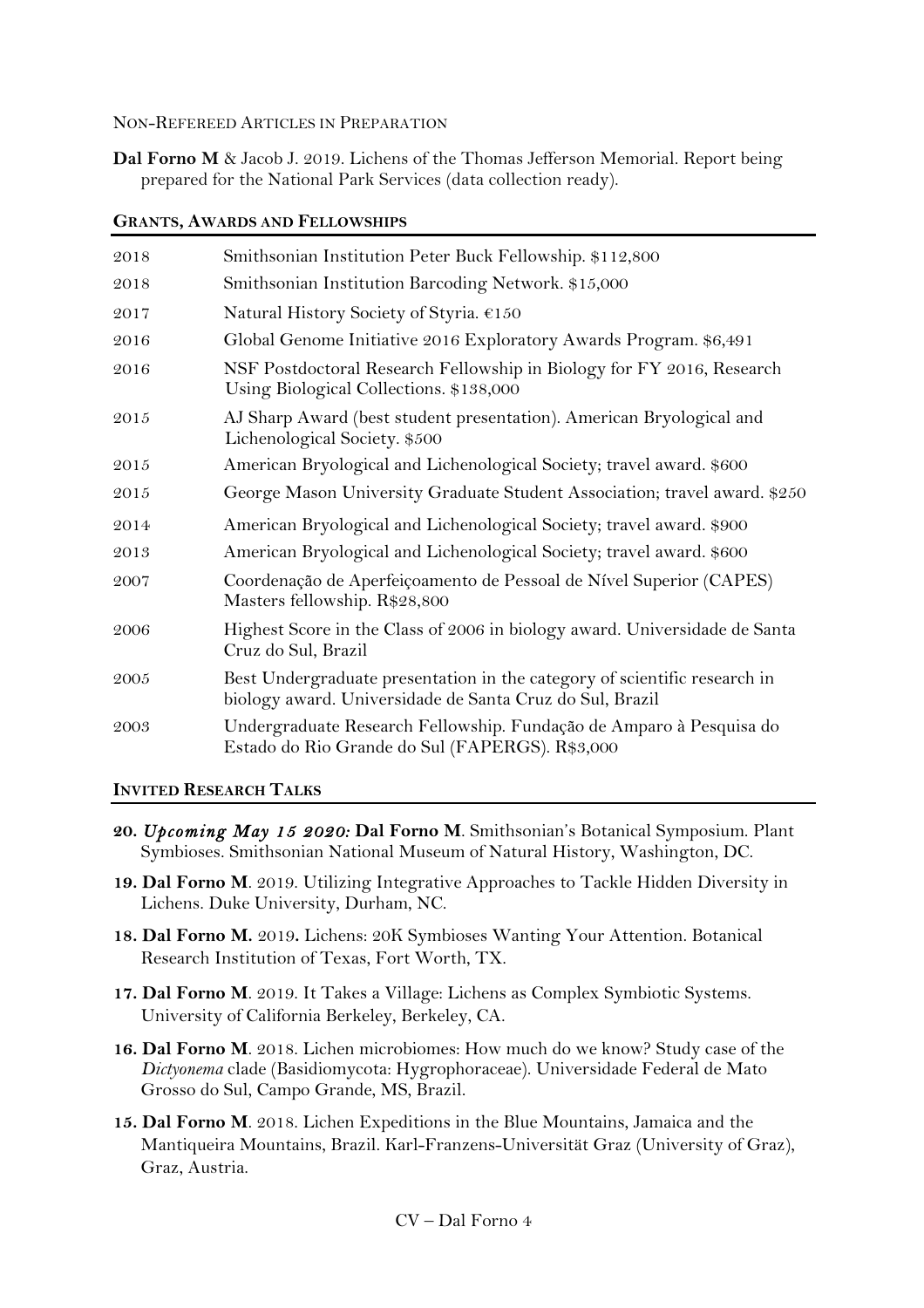- **14. Dal Forno M,** Mercado-Diaz J. 2018. Introduction to lichens and overview of their diversity in the Caribbean. The University of The West Indies, Kingston, Jamaica.
- **13. Dal Forno M.** 2017. Lichens: 20K Symbioses Wanting Your Attention. Butler University, Indianapolis, IN.
- **12. Dal Forno M**. 2017. Lichen Collections as Sources of Multiple Data Layers. Technische Universität Graz (Graz University of Technology), Graz, Austria.
- **11. Dal Forno M**. 2017. Lichen Battlefield: Mycobiont versus Photobiont Diversity in Tropical *Dictyonema* Basidiolichens. Karl-Franzens-Universität Graz (University of Graz), Graz, Austria.
- **10. Dal Forno M**. 2017. Utilizing Integrative Taxonomy to Disentangle Lichen Diversity. Senate of Scientists Lighting Talks. National Museum of Natural History, Washington, DC. Talk available at: *https://www.youtube.com/watch?v=qVAUAH-L\_r0&t=110s*
- **09. Dal Forno M**. 2017. The multitudes of lichen collections: Examples from the tropical basidiolichen clade *Dictyonema*. Botanical Society of Washington, Washington, DC.
- **08. Dal Forno M**. 2017. The World of Lichens: Modern Concepts and Identification Characters. Virginia Native Plant Society – Winter Workshop, Richmond, VA.
- **07. Dal Forno M**, Lücking R, Lawrey JD. 2016. Filogenia e distribuição de liquens do clado *Dictyonema* no Brasil (Hygrophoraceae: Basidiomycota). VIII Congresso Brasileiro de Micologia, Florianópolis, Brazil.
- **06. Dal Forno M**. 2016. Evolution and diversity of the basidiolichen clade *Dictyonema* (Agaricales: Hygrophoraceae). National Zoo Seminar Series, Washington, DC.
- **05. Dal Forno M**, Lücking R, Lawrey JD. 2015. Comparison of the diversity of symbionts in the lichen *Dictyonema* c. Agardh ex Kunth s. lat. (Hygrophoraceae). VIII Congreso Colombiano de Botánica, Manizales, Colombia.
- **04. Dal Forno M**, Lücking R, Lawrey JD. 2014. Diversidade nos gêneros *Cora* e *Corella* (Agaricales: Hygrophoraceae). VII Encontro do Grupo Brasileiro de Liquenólogos, Porto Alegre, Brazil.
- **03. Dal Forno M**, Lawrey JD, Lücking R. 2014. From a single species to one hundred and sixty and counting: a case of unrecognized diversity in a well-known macrolichen. Annual meetings of the Botanical Society of America and the American Bryological and Lichenological Society, Boise, ID.
- **02. Dal Forno M**, Lawrey JD, Lücking R. 2012. Como identificar *Dictyonema*? Uma tentativa de avaliar importantes características no grupo. VI Encontro do Grupo Brasileiro de Liquenólogos, Botucatu, Brazil.
- **01. Dal Forno M**. 2008. Caracteres de importância taxonômica para identificação de gêneros em Graphidaceae Dumortier. IV Encontro do Grupo Brasileiro de Liquenólogos, Curitiba, Brazil.

### **RESEARCH EXPERIENCE**

2013–2014 **Graduate Research Assistant** Microbiome Analyses Center, George Mason University, USA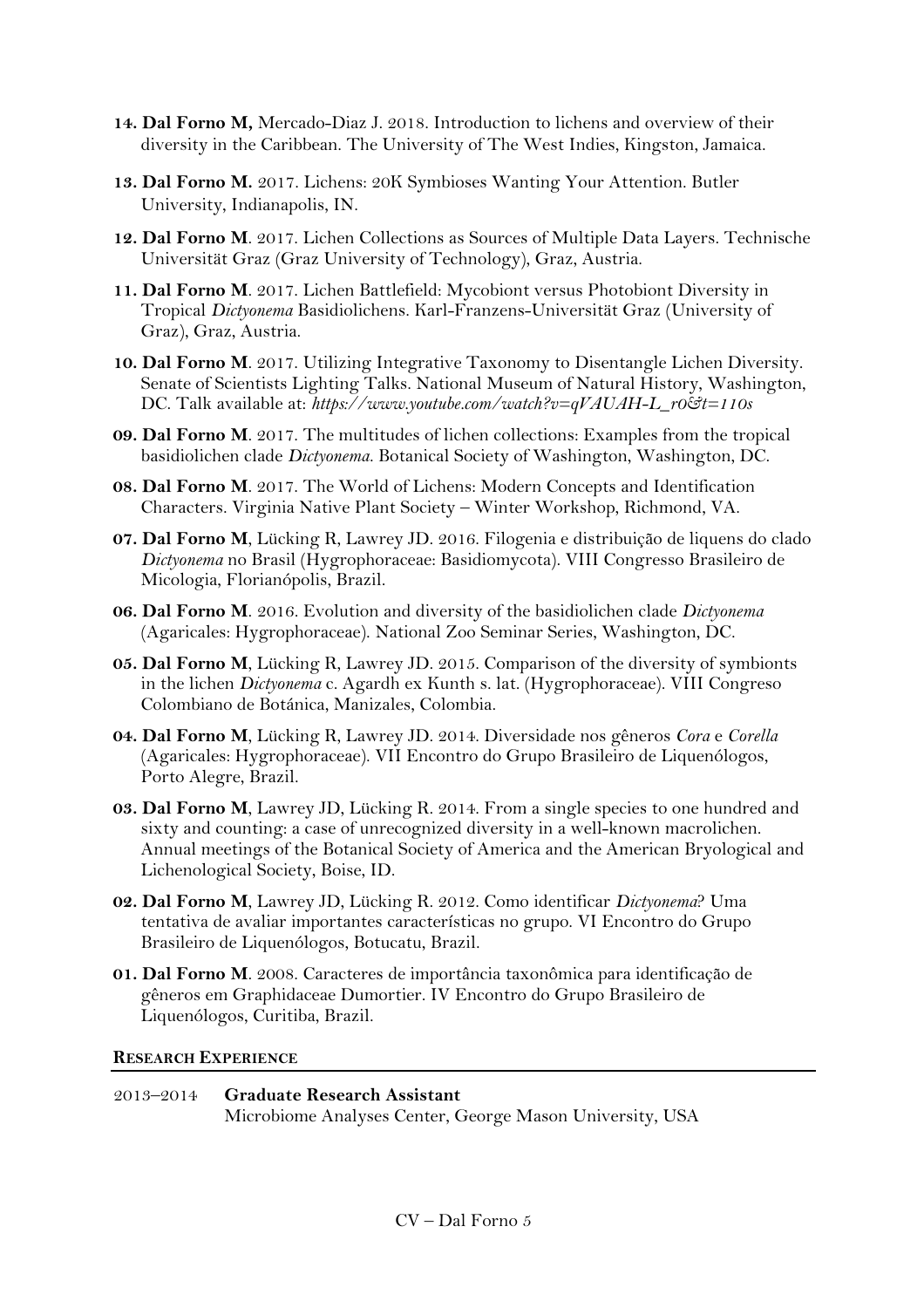| $2010 - 2013$ | <b>Graduate Research Assistant</b><br>NSF DEB 0841405. Project: Phylogenetic diversity and phenotype evolution<br>in Dictyonema, with emphasis on the Neotropics and the Galápagos Islands<br>George Mason University, USA                                          |
|---------------|---------------------------------------------------------------------------------------------------------------------------------------------------------------------------------------------------------------------------------------------------------------------|
| 2007–2009     | Graduate Research Assistant - Lichenology Laboratory<br>Project: The family Graphidaceae in Pontal do Sul, Pontal do Paraná, Brazil<br>Universidade Federal do Paraná, Brazil                                                                                       |
| 2005          | Undergraduate Intern - Anatomy Laboratory<br>Project: Application of 2-(2-hydroxyphenyl) benzazoles as fluorochromes for<br>anatomical assessment of patters of vascularization: part 2. Intestinal<br>vascularization<br>Universidade de Santa Cruz do Sul, Brazil |
| 2004          | Undergraduate Intern - HCB Herbarium/Botany Laboratory<br>Project: Macrolichens of the Cinturão Verde of Santa Cruz do Sul<br>Universidade de Santa Cruz do Sul, Brazil                                                                                             |
| 2003-2004     | Undergraduate Intern - Biology Laboratory<br>Project: Identification of pollen grains and exsiccates (palynology)<br>Universidade de Santa Cruz do Sul, Brazil                                                                                                      |

### **TEACHING AND TRAINING EXPERIENCE**

### **INSTRUCTOR**

| 2014-2015                | <b>Graduate Teaching Assistant</b><br>Introductory Biology I (instructor of record for 6 classes of 25 students each)<br>George Mason University, VA |
|--------------------------|------------------------------------------------------------------------------------------------------------------------------------------------------|
| 2009-2010                | K-12 Instructor<br>Audubon Center of the North Woods, Sandstone, MN                                                                                  |
| 2007                     | <b>Graduate Teaching Assistant</b><br>Mycology Laboratory<br>Universidade Federal do Paraná, Brazil                                                  |
| 2005                     | <b>Biology Visiting Instructor – High School Level</b><br>Educar-se, Santa Cruz do Sul, Brazil                                                       |
| 2005                     | Science Visiting Instructor $-7th$ Grade<br>Educar-se, Santa Cruz do Sul, Brazil                                                                     |
| <b>WORKSHOPS OFFERED</b> |                                                                                                                                                      |
| 2017                     | Utilizing Molecular Resources in Research<br>Universidade de Santa Cruz do Sul, Brazil                                                               |
| 2015                     | Neotropical Lichens<br>Universidad de Caldas, Colombia                                                                                               |

MENTORSHIP (8) AND CO-MENTORSHIP (2)\*

2019 Smithsonian Graduate Student Fellowship. PhD Student Julia Adams University of California Riverside (PhD Advisor: Jason Stajich) Project: Lichen Symbiont Diversity Across Environmental Gradients in the Mojave Desert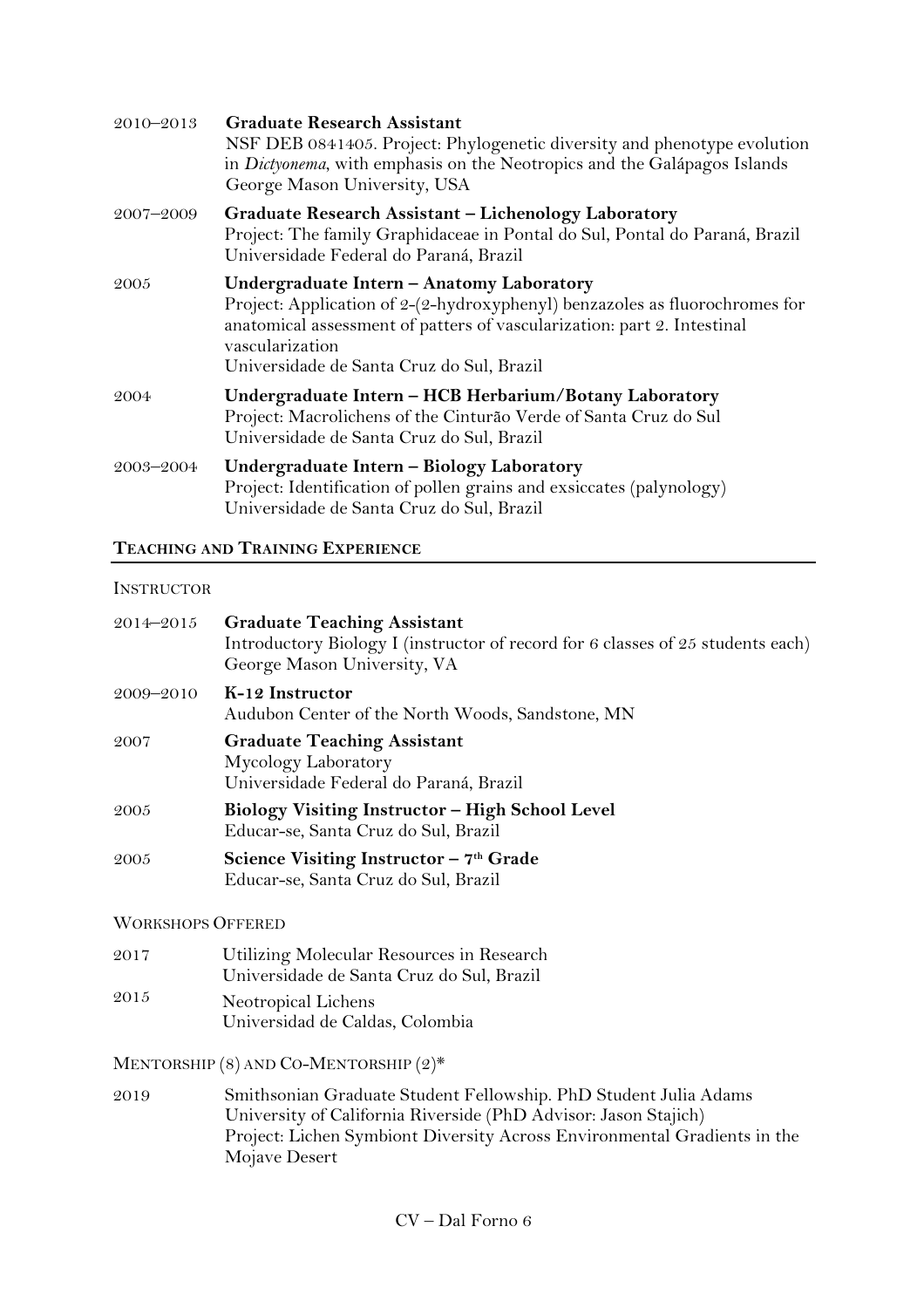| 2019          | Smithsonian YES! Program (two high school students) at NMNH<br>Project: Investigating Lichen Diversity                                                                                                           |
|---------------|------------------------------------------------------------------------------------------------------------------------------------------------------------------------------------------------------------------|
| 2018          | Smithsonian YES! Program (two high school students) at NMNH<br>Project: Investigating Lichen Diversity in the Tropics                                                                                            |
| 2018          | Smithsonian Internship Program (one high school student) at NMNH<br>Project: A glimpse of the past: mining data from lichens in the National<br>Herbarium                                                        |
| 2014          | Thomas Jefferson High School for Science and Technology (one high school<br>student) and GMU Aspiring Scientists Summer Internship Program<br>Project: Species circumscription of Parmotrema tinctorum in Brazil |
| $2012 - 2013$ | Thomas Jefferson High School for Science and Technology (one high school<br>student) and GMU Aspiring Scientists Summer Internship Program<br>Project: Phylogeny of Cladonia Inferred from DNA Sequences         |
| 2007          | Lichenology Laboratory (two undergraduate students) at UFPR*                                                                                                                                                     |

### **CONFERENCE ACTIVITY/PARTICIPATION**

### CONFERENCES AND SYMPOSIA ORGANIZED (4)

| 2019-2020 | Symposium Organizer (Gueidan C & Dal Forno M)<br>New approaches to harness genetic data from herbarium specimens<br>9 <sup>th</sup> International Association for Lichenology Symposium (2020) |
|-----------|------------------------------------------------------------------------------------------------------------------------------------------------------------------------------------------------|
| 2016–2020 | Secretary<br>9 <sup>th</sup> International Association for Lichenology Symposium (2020)                                                                                                        |
| 2018      | Symposium Organizer (Dal Forno M & Lücking R)<br>Evolution and diversity of lichenization in the Basidiomycota<br>11 <sup>th</sup> International Mycological Congress. San Juan, Puerto Rico   |
| 2008      | Secretary<br>IV Encontro do Grupo Brasileiro de Liquenólogos                                                                                                                                   |

PAPERS PRESENTED (24) PRESENTED (24)

- **Dal Forno M**, Schuettpelz E, Grube M. 2019. Lichen Microbiomes: How Much Do We Know And What's Next? 87th Meeting of the Mycological Society of America, Minneapolis, MN.
- **Dal Forno M**, Sikaroodi M, Lawrey JD, Lücking R, Gillevet PM, Schuettpelz E, Grube M. 2018. Microbiome of basidiolichens of the *Dictyonema* clade (Hygrophoraceae, Agaricales). 11th International Mycological Congress, Puerto Rico.
- Cáceres M, **Dal Forno M**, Barreto F, Aptroot A. 2018. Unexpected Basidiolichen diversity discovered in lowland Brazilian forests. 11<sup>th</sup> International Mycological Congress, Puerto Rico.
- Coca LF, Lücking R, Moncada B, **Dal Forno M**. 2018. Diversity and evolution of lichenized basidiomycota from Colombia. 11th International Mycological Congress, Puerto Rico.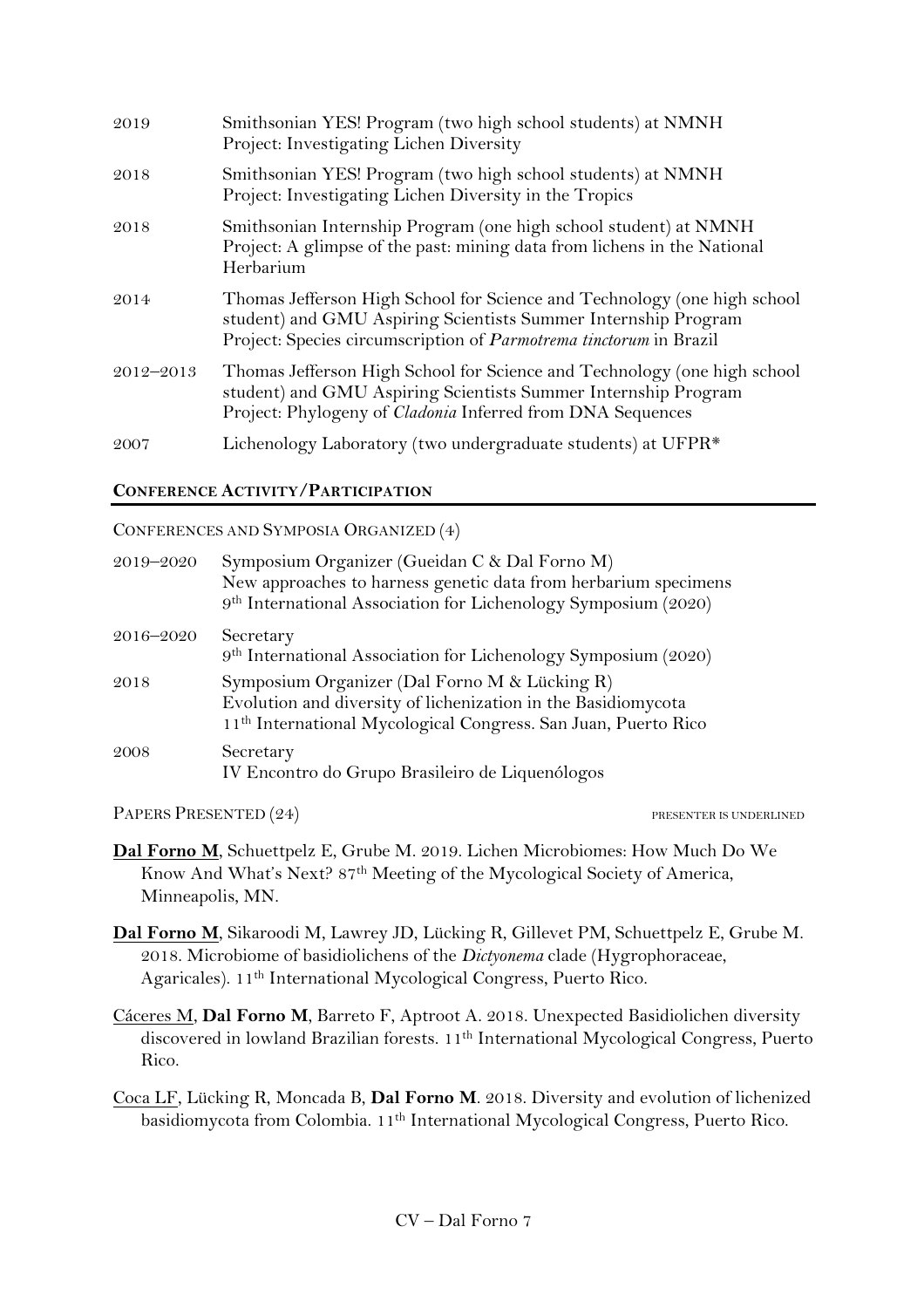- Moncada B, **Dal Forno M**, Lücking R. The genus *Cora* in Colombia: Diversification of a hyperdiverse, basidiolichenforming clade in the northern Andes. 11<sup>th</sup> International Mycological Congress, Puerto Rico.
- Lawrey JD, **Dal Forno M**, Lücking R. 2018. The origin and phylogenetic diversity of lichen-forming fungi in the Basidiomycota. 11th International Mycological Congress, Puerto Rico.
- **Dal Forno M**, Sikaroodi M, Lawrey JD, Lücking R, Gillevet PM, Grube M. 2017. First insights into the microbiome of different morphologies in the *Dictyonema* clade. Lichen Genomics Workshop II, Austria.
- **Dal Forno M**, Lücking R, Sikaroodi M, Gillevet PM, Lawrey JD. 2016. Photobiont diversity in cyanolichens of the *Dictyonema* clade (Hygrophoraceae: Basidiomycota). 8th International Association for Lichenology Symposium, Finland.
- Lücking R, **Dal Forno M**, Moncada B, Vargas LY, Bungartz F, Lawrey JD. 2016. From one to one hundred and eighty species: phenotypical and ecogeographical diversification in the genus *Cora* (lichenized Basidiomycota: Hygrophoraceae). 8th International Association for Lichenology Symposium, Finland.
- Lücking R, Moncada B, **Dal Forno M**. 2016. PhyloKey: A novel method to rapidly and reliably identify species in complex, species-rich genera. 8<sup>th</sup> International Association for Lichenology Symposium, Finland.
- **Dal Forno M**, Lawrey JD, Lücking R. 2015. Mycobiont versus photobiont diversity in the *Dictyonema* clade (Agaricales: Hygrophoraceae). Annual meetings of the Botanical Society of America and the American Bryological and Lichenological Society, Canada. (AJ Sharp Award for best student presentation)
- **Dal Forno M**, Lücking R, Bungartz F, Lawrey JD. 2015. High levels of endemism in Galapagos Islands basidiolichens of the *Dictyonema* clade: An updated assessment including molecular data and taxonomic novelties. Annual meetings of the Botanical Society of America and the American Bryological and Lichenological Society, Canada.
- **Dal Forno M**, Lücking R, Lawrey JD. 2014. The genus *Acantholichen* P. M. Jørg. (lichenized Basidiomycota: Hygrophoraceae) revisited. Annual meetings of the Botanical Society of America and the American Bryological and Lichenological Society, Boise, ID.
- **Dal Forno M**, Lawrey JD, Sikaroodi M, Gillevet PM, Lücking R. 2013. Espécies de *Dictyonema* sensu lato (Agaricales: Hygrophoraceae) no Brasil. 7ª Reunião Brasileira de Estudos Liquenológicos, Brazil.
- **Dal Forno M**, Lawrey JD, Sikaroodi M, Gillevet PM, Lücking R. 2013. Evolution and diversity of the tropical basidiolichen clade *Dictyonema* sensu lato: an example of how molecular data and classic taxonomy work well together. Annual meetings of the Botanical Society of America and the American Bryological and Lichenological Society, New Orleans, LA.
- Lücking R, **Dal Forno M**, Lawrey JD. 2013. Last but not least: Witnessing the 'birth' of lichenization in the Basidiomycota. Annual meetings of the Botanical Society of America and the American Bryological and Lichenological Society, New Orleans, LA.
- **Dal Forno M**, Lücking R, Sikaroodi M, Lawrey JD. 2012. Filogenis de *Dictyonema* s.l. novos conceitos genéricos no grupo. VI Encontro do Grupo Brasileiro de Liquenólogos, Brazil.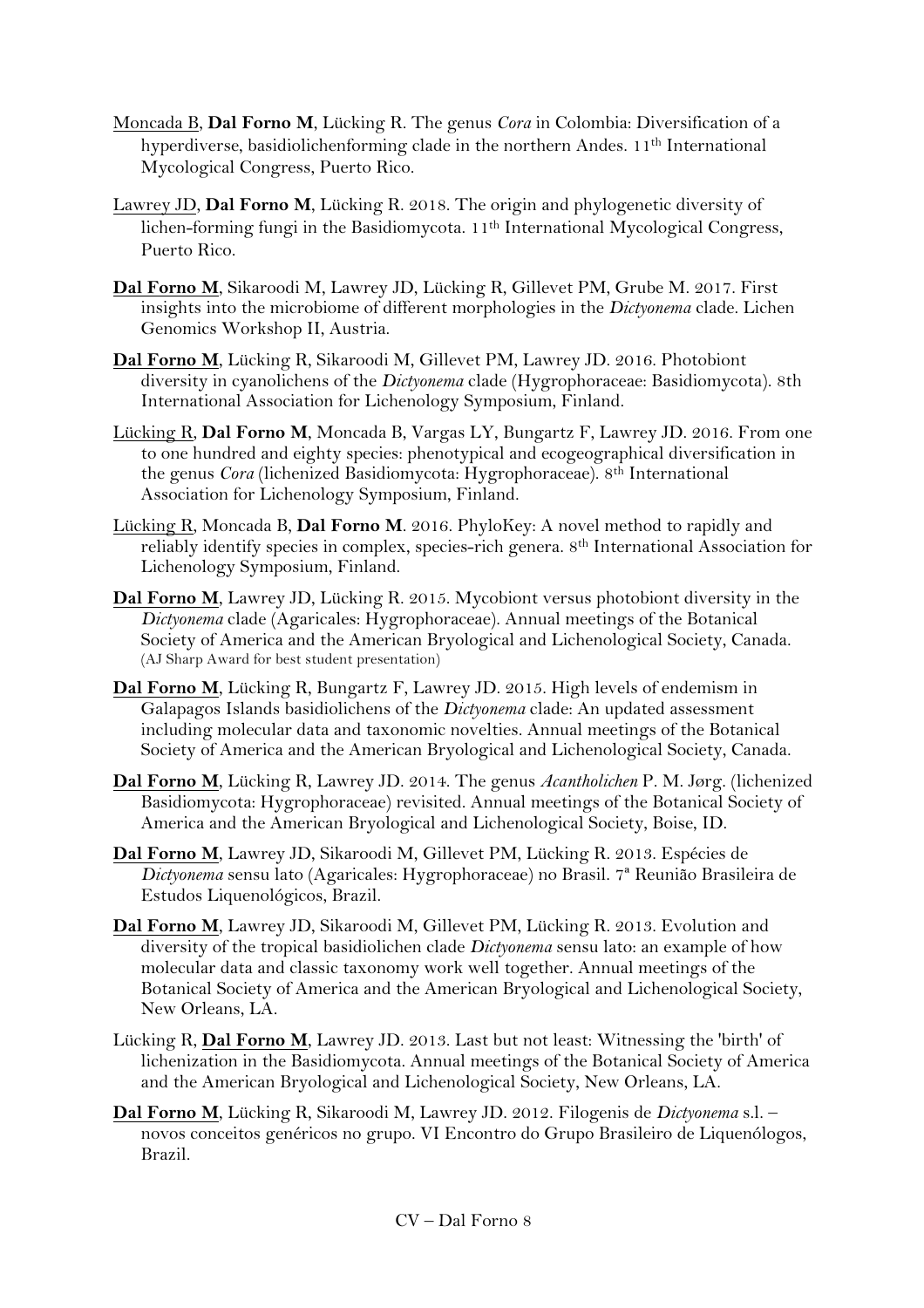- **Dal Forno M**, Moncada B, Chaves JL, Lawrey JD, Lücking R. 2012. Tour de liquens em Las Cruces Biological Station, Costa Rica – um modelo de como introduzir os liquens em atividades educacionais. VI Encontro do Grupo Brasileiro de Liquenólogos, Brazil.
- **Dal Forno M**, Lücking R, Bungartz F, Yánez-Ayabaca A, Lawrey JD. 2012. Genus and Species Concepts in *Dictyonema* s.l. 7th International Association for Lichenology Symposium, Thailand.
- **Dal Forno M**, Eliasaro S. 2009. O gênero *Phaeographis* (Graphidaceae) em restinga em Pontal do Sul, Pontal do Paraná, Paraná. IV Reunião Brasileira de Estudos Liquenológicos, Brazil.
- **Dal Forno M**, Eliasaro S. 2008. O gênero *Graphis* Adans. (Graphidaceae Dumort.) em restinga em Pontal do Sul, Pontal do Paraná, Paraná. IV Encontro do Grupo Brasileiro de Liquenólogos, Brazil.
- Grisi FA, Bagatini KP, Nogueira L, **Dal Forno M**, Boeger MRT, Soffiatti P. 2007. Morfologia funcional de *Lepismium lumbricoides* Barthlot (Cactaceae), epífito ocorrente em floresta ombrófila mista". XI Congresso Brasileiro de Fisiologia Vegetal, Brazil.
- **Dal Forno M**, Putzke MTL. 2006. Levantamento de gêneros de macroliquens corticícolas encontrados no Cinturão Verde, município de Santa Cruz do Sul, RS, Brasil. 57º Congresso Nacional de Botânica, Brazil.
- **Dal Forno M**, Bartholdy LM, Gobbi L, Nazer MB, Neto LK, Corbelini V. 2006 Aplicação de 2-(2'-hidroxifenil) benzazolas como fluorocromos para avaliação de padrões anatômicos de vascularização: parte 2. Vascularização Intestinal. 58ª Reunião Anual da SBPC, Brazil.

### **FIELD EXPERIENCE**

Austria; Brazil; Colombia; Costa Rica; Ecuador (Continental and Galapagos Islands); Finland; Jamaica; Philippines; Puerto Rico; United States; and Thailand.

## **LANGUAGE SKILLS**

English: fluent (speaking, reading, writing) German: basic (speaking, reading, writing) Portuguese: native (speaking, reading, writing) Spanish: advanced (reading, speaking); intermediate (writing)

### **OUTREACH AND SERVICE TO PROFESSION**

COMMUNITY INVOLVEMENT AND OUTREACH PROGRAMS (28)

| 2020 | Upcoming Apr 1 2020: Title TBD<br>North Texas Master Naturalist Chapter, Dallas, TX              |
|------|--------------------------------------------------------------------------------------------------|
| 2020 | <i>Upcoming Feb 14 2020:</i> You + Me = Symbioses<br>Smithsonian Associates, Washington, DC      |
| 2019 | What's a Lichen? How a Smithsonian Scientist Studies a Unique<br><b>Symbiosis Live Broadcast</b> |
|      | Smithsonian Science How. Two talks (approx. 48 min) available at:                                |
|      | https://www.ustream.tv/recorded/124607003                                                        |
|      | https://www.ustream.tv/recorded/124609758                                                        |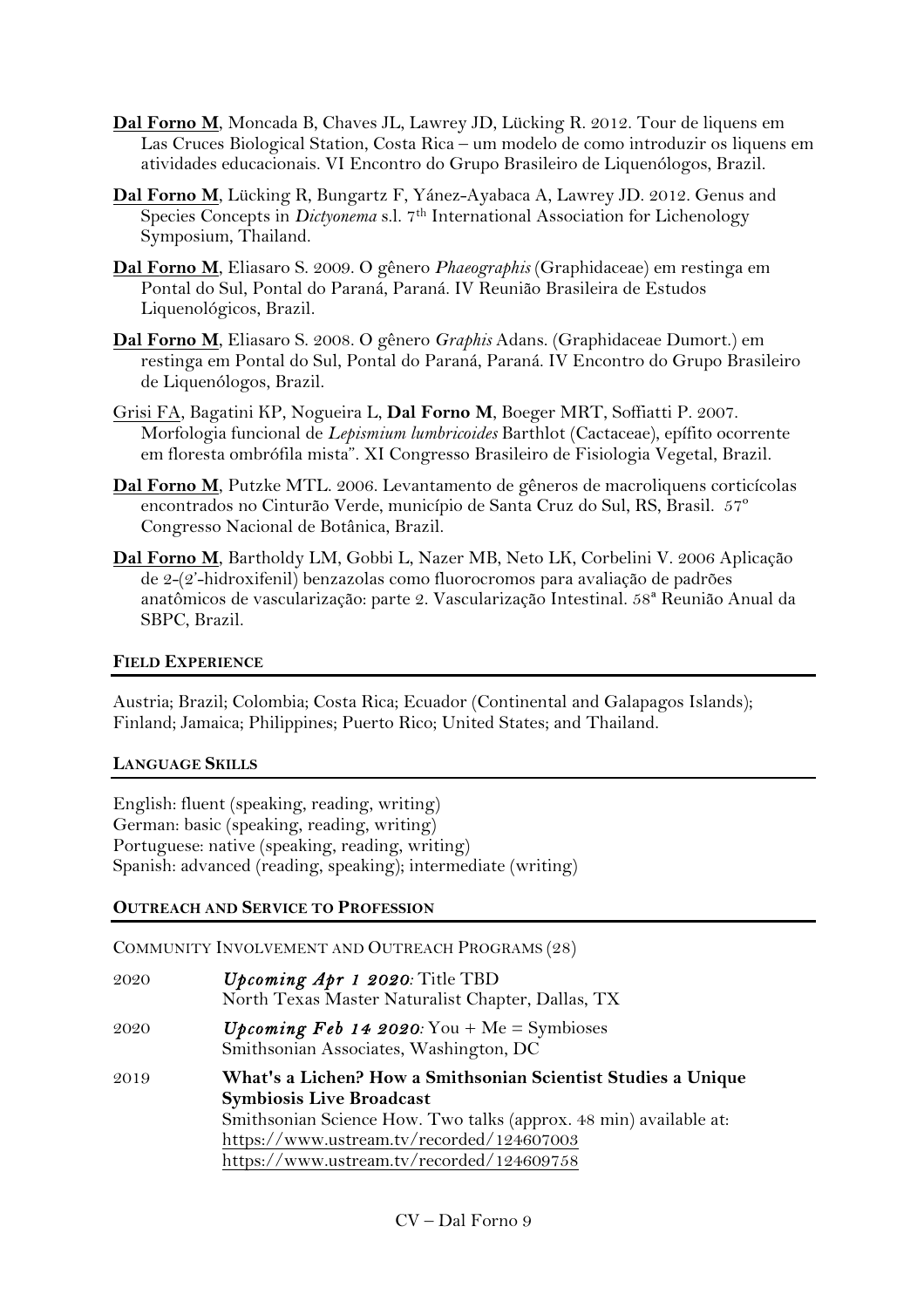| 2019      | Women in Science Panel (NMNH and L'Oreal partnership)<br>Smithsonian National Museum of Natural History, Washington, DC                                                                                                   |
|-----------|---------------------------------------------------------------------------------------------------------------------------------------------------------------------------------------------------------------------------|
| 2019      | Talk and Walk: Lichens 101<br>Patuxent Research Refuge and Patuxent Wildlife Research Center                                                                                                                              |
| 2019      | "Herbology" Class: Magic Lichens<br>Hogwarts Summer Camp, Washington, DC                                                                                                                                                  |
| 2019      | <b>Exploring the Amazing World of Lichens Live Broadcast</b><br>Smithsonian Science How. Two talks (approx. 42 min) available at:<br>http://www.ustream.tv/recorded/120830052<br>http://www.ustream.tv/recorded/120831187 |
| 2019      | Why lichens? Or betterWhy not lichens?<br>Teen Science Café - A New Approach to STEM, Washington, DC                                                                                                                      |
| 2019      | Lichens 101<br>The Mycological Association of Washington, DC                                                                                                                                                              |
| 2018-2019 | Volunteer in the project "Collection and identification of lichens on the<br>Patuxent Research Refuge and Patuxent Wildlife Research Center"                                                                              |
| 2018      | Talk and Walk: Lichens 101<br>Patuxent Research Refuge and Patuxent Wildlife Research Center                                                                                                                              |
| 2018      | Nature Challenge Washington DC - Species Identification Evening<br>Smithsonian National Museum of Natural History, Washington, DC                                                                                         |
| 2018      | Nature Challenge Washington DC<br>Kenilworth Park and Aquatic Gardens, Washington, DC                                                                                                                                     |
| 2018      | Talk and Walk: Lichens 101<br>Long Branch Nature Center, Arlington, VA                                                                                                                                                    |
| 2018      | Talk and Walk: Lichens 101 - Second Edition<br>National Association for Interpretation (NAI) Region 2 Chesapeake Beltway<br>Chapter, Riverbend Park, Great Falls, VA                                                      |
| 2018      | Why Lichens? Or better Why Not lichens?<br>Oyster-Adams Bilingual School, Washington, DC                                                                                                                                  |
| 2017      | "Herbology" Class: Magic Lichens<br>Hogwarts Summer Camp, Washington, DC                                                                                                                                                  |
| 2017      | The Expert is In Series: Liking Lichens<br>Smithsonian National Museum of Natural History, Washington, DC                                                                                                                 |
| 2017      | Nature Challenge Washington DC<br>National Museum of Natural History - The Mall, Washington, DC                                                                                                                           |
| 2017      | Talk and Walk: Why Lichens Are The Coolest<br>Virginia Native Plant Society, Wicomico Church, VA                                                                                                                          |
| 2017      | Talk and Walk: Lichen Basics<br>Jug Bay Wetlands Sanctuary, Lothian, MD                                                                                                                                                   |
| 2017      | Talk and Walk: Lichens 101 - First Edition<br>NAI Region 2 Chesapeake Beltway Chapter, Riverbend Park, Great Falls, VA                                                                                                    |
| 2016      | YES! Science Speed Date Event. NMNH, Washington, DC                                                                                                                                                                       |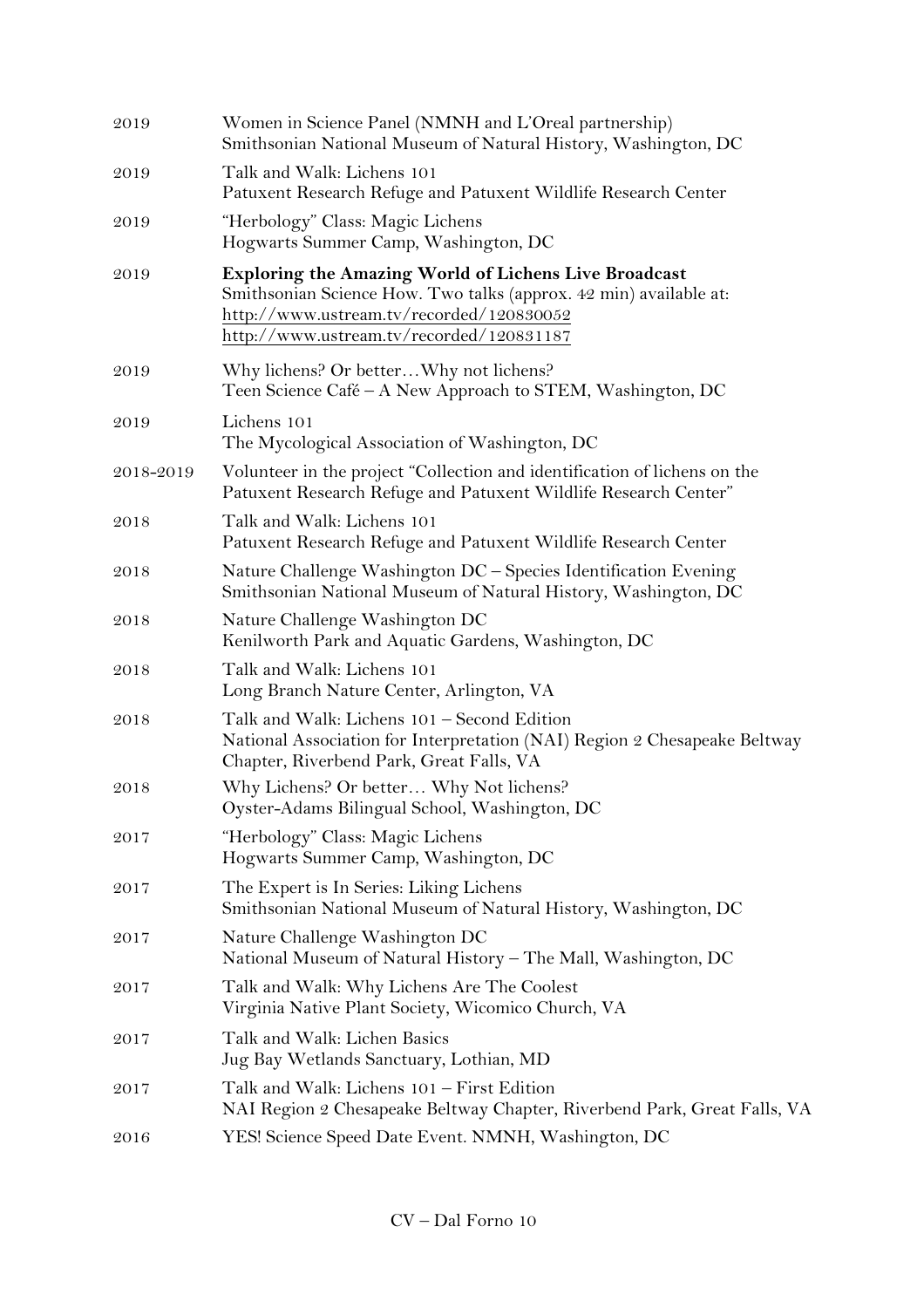| 2016 | BioBlitz: Lichen Inventory from the Theodore Roosevelt Island<br>Washington, DC                              |
|------|--------------------------------------------------------------------------------------------------------------|
| 2013 | Observatory Talk Series: The World of Lichens<br>George Mason University, Fairfax, VA                        |
| 2013 | Observatory Talk Series: Happy FUNGIving - Introduction to Symbiosis<br>George Mason University, Fairfax, VA |
| 2012 | Two lichen tours (day and night), in English and Spanish<br>Las Cruces Field Station, Costa Rica             |
| 2010 | Fungi and Lichen Educational Display<br>Audubon Center of the North Woods, Sandstone, MN                     |
|      |                                                                                                              |

PARTICIPATION IN COMMITTEES (6)

| Current | <b>IUCN Lichen Specialist Group</b>                                                                             |
|---------|-----------------------------------------------------------------------------------------------------------------|
| Current | Chair of the Scientific Committee<br>9 <sup>th</sup> International Association for Lichenology Symposium (2020) |
| 2019    | Early-Career Scientist Committee<br>Associate Director of Science Search, NMNH                                  |
| 2018    | PhD Examining Board Member<br>Universidade Federal do Mato Grosso do Sul, Campo Grande, Brazil                  |
| 2018    | PhD Examining Board Member<br>Universidade Federal do Rio Grande do Norte, Lagoa Nova, Brazil                   |
| 2017    | PhD Examining Board Member<br>Universidade Federal do Rio Grande do Sul, Porto Alegre, Brazil                   |

PROFESSIONAL MEMBERSHIPS (6)

American Bryological and Lichenological Society (ABLS) Grupo Brasileiro de Liquenólogos (GBL) Grupo Colombiano de Liquenólogos (GCOL) Grupo Latino Americano de Liquenólogos (GLAL) International Association for Lichenology (IAL) Mycological Society of America (MSA)

JOURNAL, GRANT AND BOOK PROPOSAL REVIEWER (11)

Brazilian Journal of Botany, Diversity, Fungal Biology, Molecular Phylogenetics and Evolution, Mycologia, Plant & Fungal Systematics, Rannís Icelandic Research Fund, The Bryologist, The Lichenologist, Willdenowia, Yale University Press

## **VIDEO RESOURCES (7)**

| 2019 | Meet Lichenologist Manuela Dal Forno<br>https://www.youtube.com/watch?reload=9&v=UBoUk7Q4ppo                                                                                                    |
|------|-------------------------------------------------------------------------------------------------------------------------------------------------------------------------------------------------|
| 2019 | What's a Lichen? How a Smithsonian Scientist Studies a Unique<br>Symbiosis Live Broadcast (two shows)<br>https://www.ustream.tv/recorded/124607003<br>https://www.ustream.tv/recorded/124609758 |